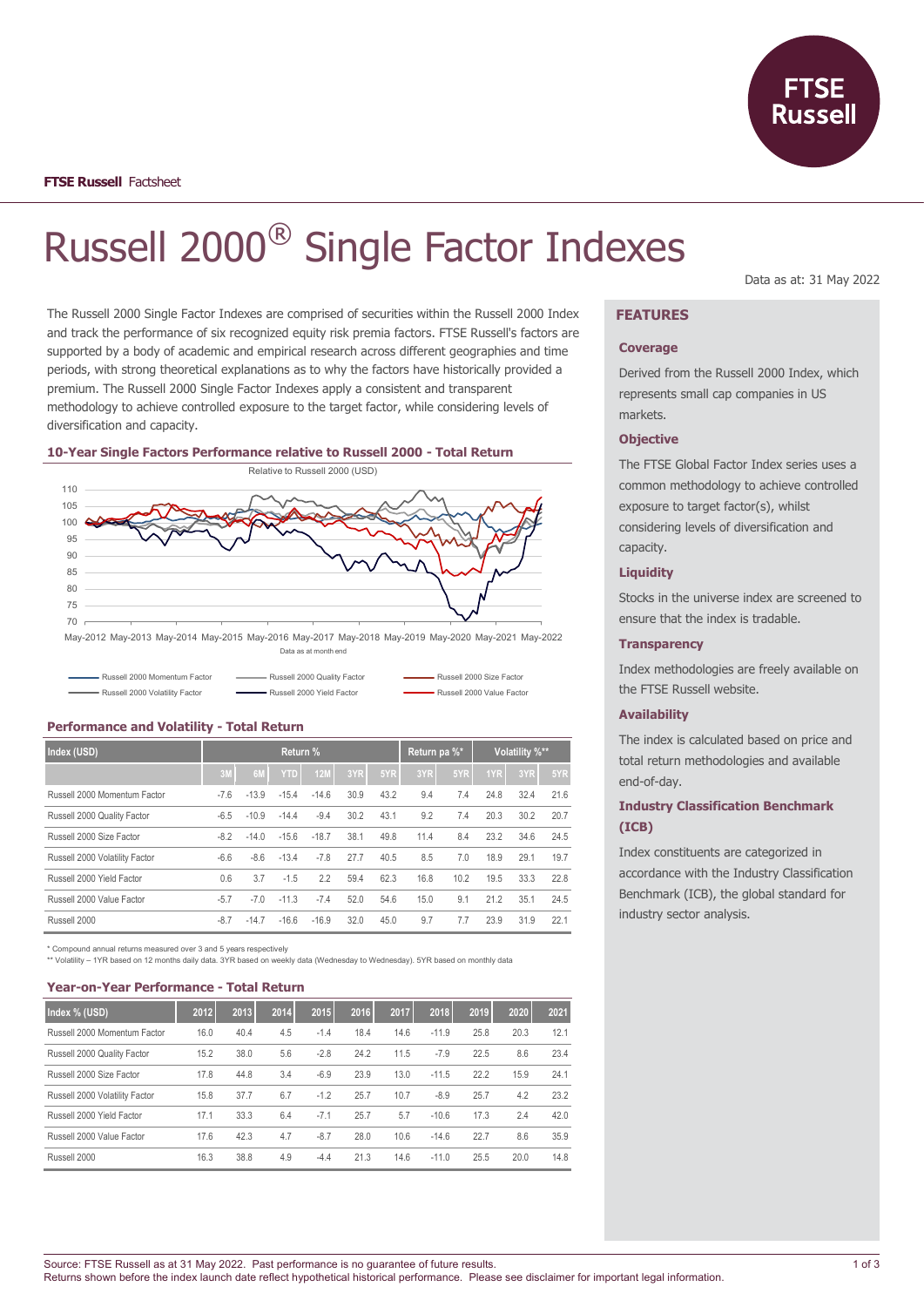# **Return/Risk Ratio and Drawdown - Total Return**

| Index (USD)                    | <b>Return/Risk Ratio</b> |     |     | Drawdown (%) |         |         |         |             |
|--------------------------------|--------------------------|-----|-----|--------------|---------|---------|---------|-------------|
|                                | 1YR                      | 3YR | 5YR | <b>10YR</b>  | 1YR     | 3YR     | 5YR     | <b>10YR</b> |
| Russell 2000 Momentum Factor   | $-0.6$                   | 0.2 | 0.3 | 0.6          | $-29.2$ | $-41.3$ | $-42.1$ | $-42.1$     |
| Russell 2000 Quality Factor    | $-0.4$                   | 0.2 | 0.4 | 0.6          | $-23.1$ | $-41.1$ | $-41.5$ | $-41.5$     |
| Russell 2000 Size Factor       | $-0.8$                   | 0.3 | 0.3 | 0.6          | $-29.2$ | $-45.6$ | $-48.4$ | $-48.4$     |
| Russell 2000 Volatility Factor | $-0.4$                   | 0.2 | 0.4 | 0.7          | $-20.3$ | $-41.0$ | $-41.0$ | $-41.0$     |
| Russell 2000 Yield Factor      | 0.1                      | 0.4 | 0.4 | 0.6          | $-11.3$ | $-44.1$ | $-45.8$ | $-45.8$     |
| Russell 2000 Value Factor      | $-0.3$                   | 0.4 | 0.4 | 0.6          | $-19.1$ | $-46.8$ | $-48.6$ | $-48.6$     |
| Russell 2000                   | $-0.7$                   | 0.2 | 0.3 | 0.6          | $-29.2$ | $-41.7$ | $-41.8$ | $-41.8$     |

Return/Risk Ratio – based on compound annual returns and volatility in Performance and Volatility table Drawdown - based on daily data

# **Index Characteristics - Russell 2000 Single Factors**

| <b>Attributes</b>       | Russell 2000<br><b>Momentum Factor</b> | <b>Russell 2000 Quality</b><br>Factor | Russell 2000 Size<br>Factor |
|-------------------------|----------------------------------------|---------------------------------------|-----------------------------|
| Number of constituents  | 1638                                   | 934                                   | 1297                        |
| Dividend Yield %        | 1.32                                   | 1.77                                  | 1.44                        |
| Constituent (Wgt %)     |                                        |                                       |                             |
| Average                 | 0.06                                   | 0.11                                  | 0.08                        |
| Largest                 | 1.07                                   | 0.78                                  | 0.47                        |
| Median                  | 0.03                                   | 0.08                                  | 0.07                        |
| Top 10 Holdings (Wgt %) | 6.37                                   | 5.52                                  | 3.74                        |

# **Index Characteristics - Russell 2000 Single Factors (cont.)**

| <b>Attributes</b>       | Russell 2000 Volatility<br>Factor | Russell 2000 Yield<br>Factor | Russell 2000 Value<br>Factor |
|-------------------------|-----------------------------------|------------------------------|------------------------------|
| Number of constituents  | 849                               | 395                          | 1147                         |
| Dividend Yield %        | 1.71                              | 3.53                         | 1.55                         |
| Constituent (Wgt %)     |                                   |                              |                              |
| Average                 | 0.12                              | 0.25                         | 0.09                         |
| Largest                 | 0.53                              | 3.69                         | 1.13                         |
| Median                  | 0.09                              | 0.15                         | 0.05                         |
| Top 10 Holdings (Wgt %) | 4.59                              | 17.19                        | 6.13                         |

# **INFORMATION**

# **Index Universe**

Russell 2000

**Index Launch**

28 September 2015

# **Base Date**

20 September 2013

**Base Value**

1000

# **Investability Screen**

Actual free float and liquidity screen applied to underlying

# **Index Calculation**

Index calculated real-time and end-of-day

**End-of-Day Distribution**

Via FTP and email

# **Currency**

USD, GBP, JPY, EUR, AUD

**Review Dates**

Annually (June) Semi Annually (June and December) for Momentum

### **History**

Available from 22 June 2007